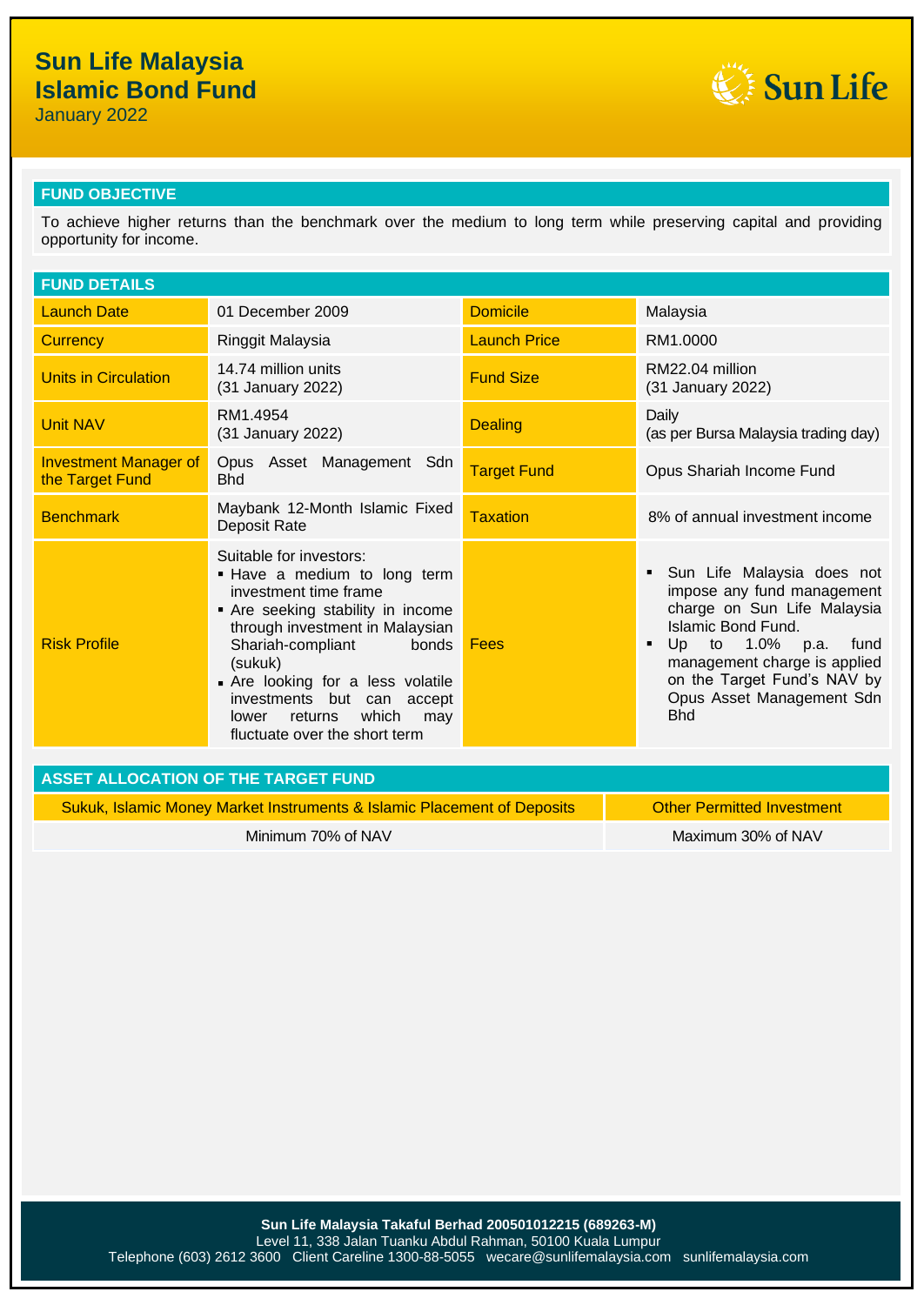January 2022



| SECTOR ALLOCATION OF THE TARGET FUND |                                | <b>TOP HOLDINGS OF THE TARGET FUND</b> |               |                      |        |       |
|--------------------------------------|--------------------------------|----------------------------------------|---------------|----------------------|--------|-------|
| <b>Investment Holding</b>            | 24.59%                         | <b>Sukuk Issuer</b>                    | Coupon        | <b>Maturity Date</b> | Rating | %     |
| <b>Finance</b>                       | 18.40%                         | DANGA CAP                              | 4.60%         | 23.02.26             | AAA    | 14.5  |
| Infrastructure                       | 13.35%                         | <b>BHD</b>                             |               |                      |        |       |
| <b>Telecommunication</b>             | 8.87%                          | <b>DANGA CAP</b><br><b>BHD</b>         | 4.88%         | 29.01.30             | AAA    | 6.7   |
| <b>Toll Road</b>                     | 7.93%                          | Maybank B3                             | 4.08%         | 25.09.24             | AA3    | 6.5   |
| <b>Bank</b>                          | 6.50%                          | AT <sub>1</sub>                        |               |                      |        |       |
| <b>Transport / Port</b>              | 5.33%                          | Danainfra<br><b>Nasional Bhd</b>       | 3.93%         | 27.11.34             | NR-GG  | 6.2   |
| <b>Water</b>                         | 4.25%                          | <b>BGSM</b>                            | 7.10%         | 28.12.22             | AA3    | 5.8   |
| <b>Property</b>                      | 1.07%                          | <b>MGMT</b>                            |               |                      |        |       |
| <b>Industrial</b>                    | <b>Credit Profile</b><br>1.06% |                                        | $\frac{9}{6}$ |                      |        |       |
| Cash                                 | AAA<br>8.66%                   |                                        | 39.92         |                      |        |       |
| <b>Total</b>                         | AA3<br>100.00%                 |                                        | 30.76         |                      |        |       |
|                                      |                                | NR-GG                                  |               |                      |        | 18.56 |
|                                      |                                | AA1                                    |               |                      |        | 2.11  |
|                                      |                                | Cash                                   |               |                      |        | 8.66  |

### **PERFORMANCE RECORD**

This fund feeds into Opus Shariah Income Fund ("Target Fund") with the objective to achieve higher returns than the benchmark over the medium to long term while preserving capital and providing opportunity for income.

Table below shows the investment returns of Sun Life Malaysia Islamic Bond Fund versus its benchmark as at 31 January 2022:

| $\frac{1}{2}$    | YTD  | 1M   | 1-Year  | 3-Years | 5-Years | 10-Years | <b>Since</b><br><b>Inception</b> |
|------------------|------|------|---------|---------|---------|----------|----------------------------------|
| Fund*            | 0.00 | 0.00 | $-3.10$ | 9.38    | 19.20   | 35.99    | 49.54                            |
| <b>Benchmark</b> | 0.16 | 0.16 | 1.85    | 7.30    | 14.33   | 33.72    | 42.11                            |

*\* Calculation of past performance is based on NAV-to-NAV*

**Notice: Past performance of the fund is not an indication of its future performance which may differ. The fund performance is not guaranteed.**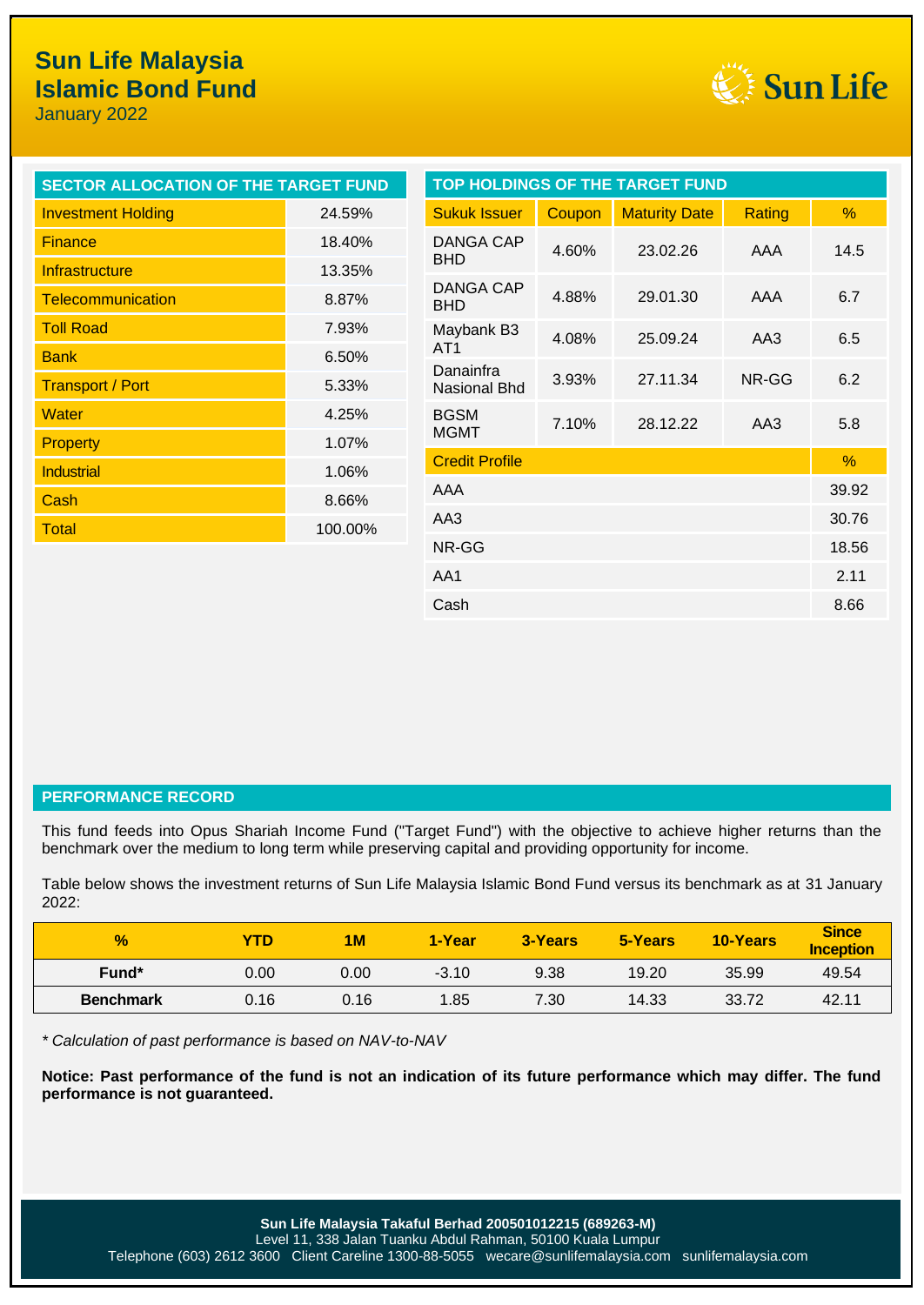

#### **FUND MANAGER'S COMMENTS**

Concerns of higher global interest rates and inflation will continue to weigh on the sukuk market. We expect heightened volatility amid uncertainties on when the Fed will hike rates and the aggressiveness in its tightening. Despite the volatility, we expect the Malaysia sukuk yields to ultimately reflect the fundamentals of our domestic economy which is still recovering from the pandemic. We expect only a 25 bps rate hike in the 2H2022. With sukuk yields already moved up by 75 – 100 bps in 2021, this would cap higher yields, and transient volatility may present opportunities of value in the market. We also expect improving corporate financial strength in Malaysia as the economy recovers. Looking forward, we will continue to raise our corporate sukuk holdings with selective credits. We are targeting an allocation of 70% - 80% allocation to corporate sukuk papers and remaining in government, government guaranteed papers and cash. To mitigate the market volatility, we will keep shorter duration of around 3 – 5 years.

All investment carries some form of risks. The potential key risks include but are not limited to the following:

| <b>Market risk</b>          | The usual risks of investing and participating in listed and unlisted securities apply to an<br>investment in the units. Prices of securities may go up or down in response to changes in<br>economic conditions, profit rates, and the market's perception of securities. These may cause<br>the price of units to go up or down as the price of units is based on the current market value of<br>the investments of the target fund.                                                                |
|-----------------------------|-------------------------------------------------------------------------------------------------------------------------------------------------------------------------------------------------------------------------------------------------------------------------------------------------------------------------------------------------------------------------------------------------------------------------------------------------------------------------------------------------------|
| <b>Fund management risk</b> | The performance of the target fund depends on, amongst other things, the experience and<br>expertise of Opus AM. Poor management of the target fund will jeopardise the investment of<br>the target fund and subsequently, may lead to losses to unit holders.<br>The risk is reduced through the following:                                                                                                                                                                                          |
|                             | Implementation of a consistent structured investment process; and<br>Establishment and implementation of stringent internal policies and procedures.<br>$\bullet$                                                                                                                                                                                                                                                                                                                                     |
| <b>Non-compliance risk</b>  | This involves the risk of fraudulent acts or the risk that rules set out in the governing deed or<br>law that govern the target fund's operations or internal policies and procedures are not being<br>complied with (e.g. human and system errors), which may result in loss to the target fund.                                                                                                                                                                                                     |
|                             | The risk is reduced through the establishment and implementation of appropriate compliance<br>guidelines and stringent internal control policies.                                                                                                                                                                                                                                                                                                                                                     |
| <b>Interest rate risk</b>   | Investments in debt securities are subject to the risk of profit rate fluctuations. Prices of debt<br>securities will normally move in the opposite direction of interest rates. A rise or fall in interest<br>rates will cause a fall or rise respectively in prices of debt securities. The target fund may<br>experience a capital loss or gain respectively should the debt securities be sold before<br>maturity.                                                                                |
|                             | Opus AM adopts a top-down investment approach to ensure a thorough evaluation of macro-<br>economic factors is undertaken in order to form an interest rate view. Opus AM will develop the<br>portfolio maturity structure based on their interest rate view to capitalise on expected<br>movements in interest rates. In addition, it is also intended to have maturity diversification to<br>ensure limited impact on the portfolio value in case of adverse changes in interest rate<br>direction. |
|                             | Note: The interest rate is a general indicator that will have an impact on the management of<br>funds regardless if the target fund is a Shariah fund or otherwise. All the investments carried<br>out for the target fund are Shariah-compliant.                                                                                                                                                                                                                                                     |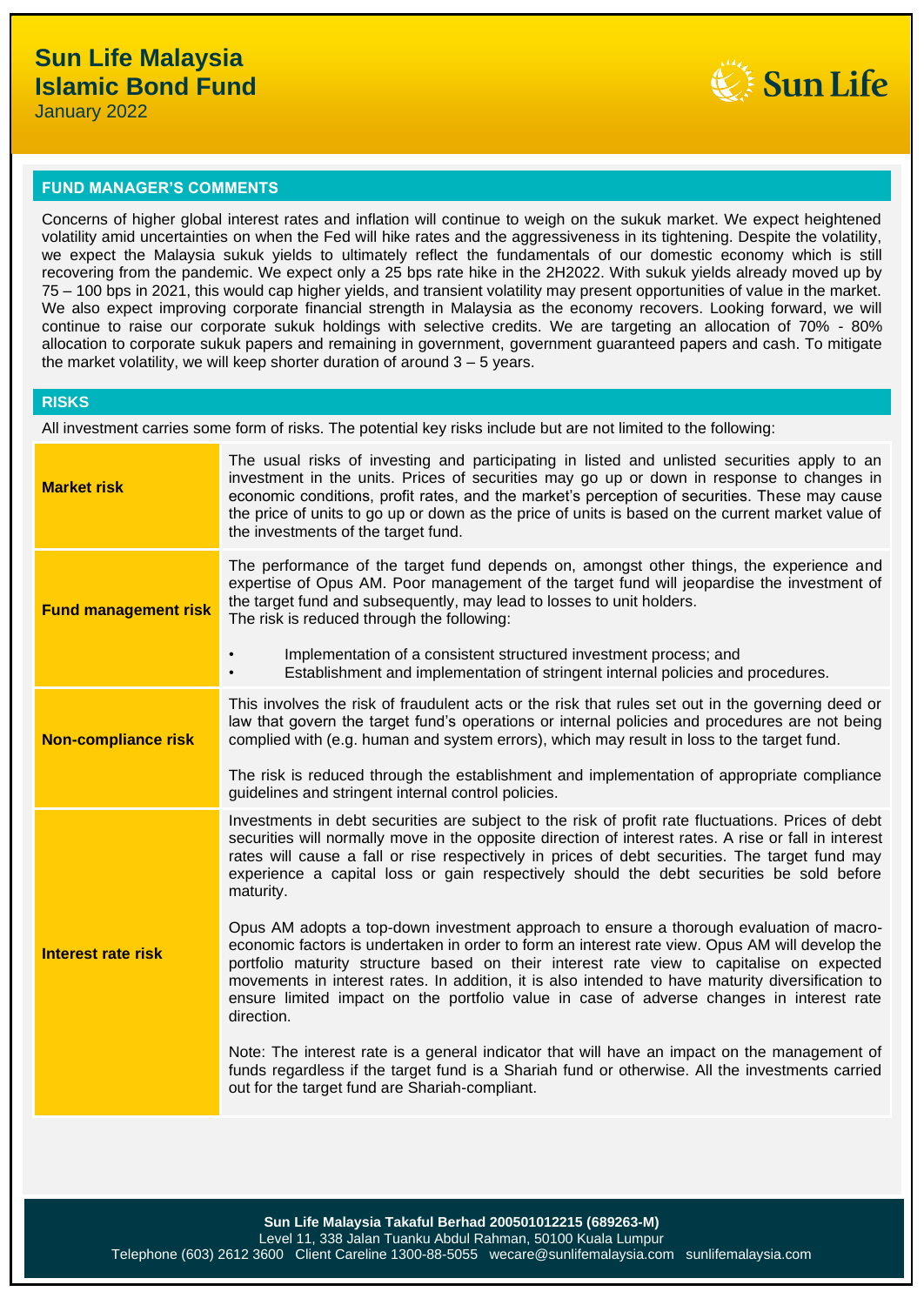January 2022



| <b>RISKS (CONTINUED)</b>   |                                                                                                                                                                                                                                                                                                                                                                                                                                                                                                                                                                                                                                                  |
|----------------------------|--------------------------------------------------------------------------------------------------------------------------------------------------------------------------------------------------------------------------------------------------------------------------------------------------------------------------------------------------------------------------------------------------------------------------------------------------------------------------------------------------------------------------------------------------------------------------------------------------------------------------------------------------|
| <b>Equity risk</b>         | The target fund is allowed to hold redeemable Sukuk that are convertible into equity. In the<br>event Opus AM chooses to convert the redeemable Sukuk into equity, the target fund will be<br>exposed to equity risk. Equity risk refers to the performance of the equity securities that is<br>much more volatile and difficult to predict as compared to Sukuk. The effect of such volatility<br>and unpredictable performance of the equity securities may have an adverse impact on the<br>target fund's NAV per unit.<br>However, this risk is limited as Opus AM will sell the said equity within 3 months from the date<br>of conversion. |
| <b>Concentration risk</b>  | The target fund is susceptible to the concentration risk. As the target fund has no limit<br>restriction for money placements or deposits with any single financial institution, there is a<br>possibility that the target fund may be exposed to a single financial institution. The target fund<br>may also be exposed to a single or group issuer limits if the NAV is RM30 million and below.<br>The concentration risk is managed through the monitoring of credit analysis conducted on<br>financial institutions and issuers.                                                                                                             |
|                            | This risk can be referred to:                                                                                                                                                                                                                                                                                                                                                                                                                                                                                                                                                                                                                    |
|                            | 1. Issuer's creditworthiness<br>This risk is intrinsic with the target fund's investments in Sukuk and refers to the issuer<br>of the Sukuk's creditworthiness and its expected ability to repay debt. Default happens<br>when the issuer is not able to make timely payments of profit on the coupon payment<br>date or principal repayment on the maturity date. If default happens, this will cause a<br>decline in the value of the defaulted Sukuk and subsequently affect the target fund's<br>NAV per unit.                                                                                                                               |
| <b>Credit/Default risk</b> | Opus AM minimises the target fund's credit risk by adopting the following:<br>Conducting thorough credit analysis before any investment to ascertain the<br>creditworthiness of different issuers; and<br>Diversifying the portfolio by investing in different issuers, if possible.<br>$\bullet$                                                                                                                                                                                                                                                                                                                                                |
|                            | 2. Financial institutions' creditworthiness<br>This risk refers to a financial institution that is a party to the trade or placement contract<br>of the target fund, may default in its payment.<br>Opus AM minimises the target fund's credit and default risk by conducting a thorough<br>credit analysis on the financial institutions' creditworthiness. With regards to the trading<br>of the target fund's Sukuk, the risk is minimised by dealing only with any financial<br>institution via Real Time Electronic Transfer of Funds and Securities ("RENTAS")<br>system.                                                                  |